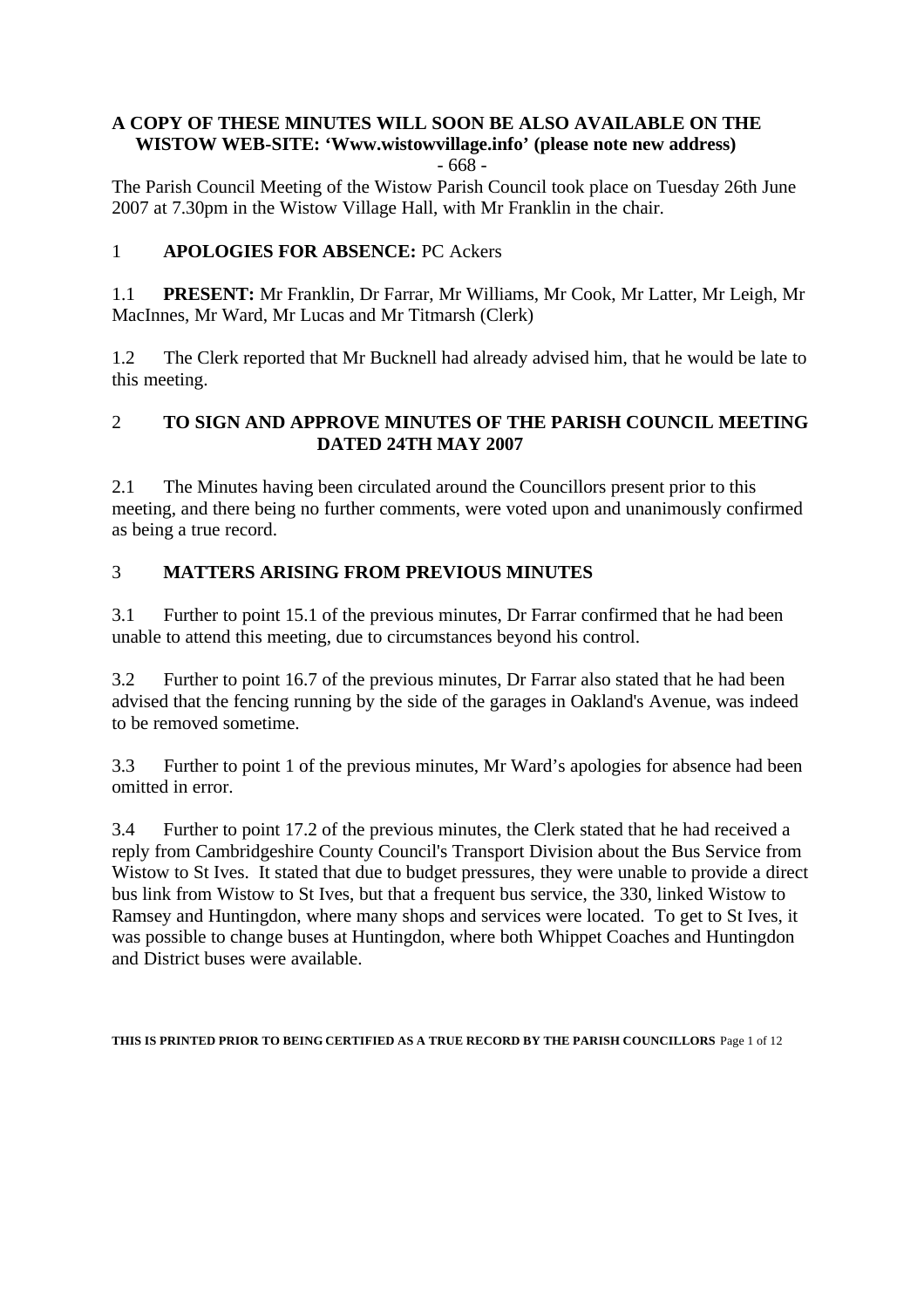3.5 Further to a point raised in the Annual Parish Meeting held in May 2007 regarding having some kind of tribute, such as a tree, being placed in the village in memory of Mr Richard Cracknell, who died recently, and did a lot of voluntary work in the village, for the benefit of the whole Parish. The Clerk had written to his widow, regarding this, and had received the reply that the family felt that this would be a nice idea, and they were currently thinking about what type of tree might be appropriate and where they would like it to go, and would let the Parish Council know more in the autumn, as early November would probably be the best time for it to be planted.

3.6 Mr Lucas stated that he had been advised, that the Diocese, regarding the flagpole that was now erected by the Church Wall, would be fine providing no complaints were received about it, as the formal process had not been properly completed. It was also asked if the Clerk could add this item to the Parish Council's Insurance Policy, and the Clerk agreed to do this.

### 4 **MEMBERS DECLARATION OF INTEREST FOR ITEMS ON THIS AGENDA**

4.1 It was noted that as Mr Williams and Mr Leigh were members of the Village Hall Committee, they had declared openly their personal interests under the New Code of Conduct of the Local Government Act 2000, Part 3, and therefore were still able to participate in aspects of business dealing with the Village Hall. Mr Williams also declared openly that as he was also putting himself forward as the Village Handyman, and therefore he would not take part in any discussions that involved work to be undertaken by the Village Handyman.

## 5 **a- FINANCE - TO APPROVE THE FINANCIAL STATEMENT/ PAYMENT OF ACCOUNTS FOR MAY 2007**

5.1 Dr Farrar asked if it was possible for the Church Wall Account monies to be transferred into the normal Parish Council's Accounts, now that everything was finalised now with the Church Wall. The Clerk agreed to arrange for this to be done.

5.2 It was also asked if the Cash Flow Statement could be completed with provisional figures from last years Cash Flow Statement, to help give a truer picture of the Parish Council's Financial Status. The Clerk agreed to do this, prior to the next Parish Council Meeting.

5.3 As the Financial Statement/ Payment of Accounts had been circulated around the Councillors present prior to this meeting, and there being no further comments, were voted upon and unanimously confirmed as being a true record.

**THIS IS PRINTED PRIOR TO BEING CERTIFIED AS A TRUE RECORD BY THE PARISH COUNCILLORS** Page 2 of 12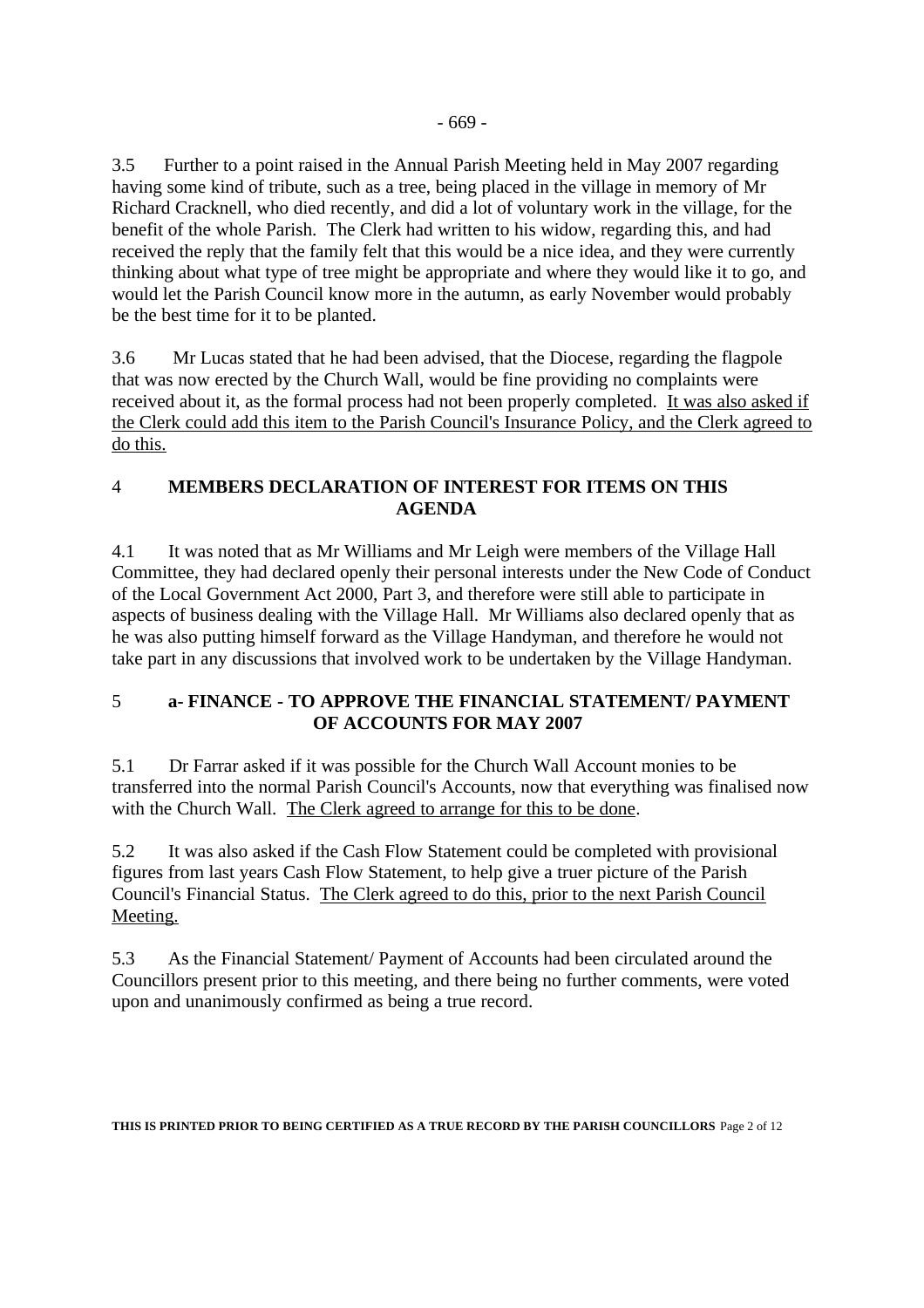#### - 670 -

### 5 **b- FINANCE - TO APPROVE PAYMENT OF OUTSTANDING AMOUNTS: MR D TITMARSH - MAY 2007 SALARY (RATES AS PER MINUTE NO. 11.1 OF THE MEETING DATED THE 30TH MARCH 2006)**  $£ 275.29$

5.4 This payment was agreed upon by all, the Councillors present and the outstanding cheque duly signed at the meeting.

### 5 **c- FINANCE - TO REVIEW CASH FLOW AND RESOLVE ANTICIPATED ISSUES (INCLUDING FULL DISCUSSION OF PRIORITISING WHERE THE PARISH COUNCIL'S MONETARY BUDGET IS BEST SPENT)**

5.5 The current Cash Flow was looked at, and it was agreed to defer this to the next Parish Council Meeting, when a fuller Cash Flow would be available.

5.6 It was asked if the Clerk could draw up a list of potential expenditure items that needed to be considered by the Parish Council for the future, and the Clerk agreed to do this.

### 6 **CORRESPONDENCE**

6.1 It was asked if the provision of maybe a new Bench in the village could be deferred to the next Parish Council Meeting, when the fuller Cash Flow Document would be available, and the Clerk agreed to put this on next month's Agenda.

6.2 The Clerk stated that there was no items of correspondence received that had not previously been circulated around the Parish Councillors.

### 6.3 **CORRESPONDENCE PREVIOUSLY CIRCULATED**

6.31 No items of correspondence had been received back by the Clerk since the previous Parish Council Meeting.

### 7 **COMMUNITY LIAISON OFFICER - TO REPORT TO PARISH COUNCIL**

7.1 As PC Ackers was not present at this meeting, no formal Report could be given. However, Mr Lucas stated that there had recently been a Neighbourhood Panel Meeting, which identified that problems with youths in some larger villages in the area had apparently decreased, but issues regarding speeding vehicles had increased locally, so Police were more active with these types of problems recently. It was stated that the Police are able to caution people and then pass onto the Parish Council, these people's Registration numbers, so the main culprits could be identified.

**THIS IS PRINTED PRIOR TO BEING CERTIFIED AS A TRUE RECORD BY THE PARISH COUNCILLORS** Page 3 of 12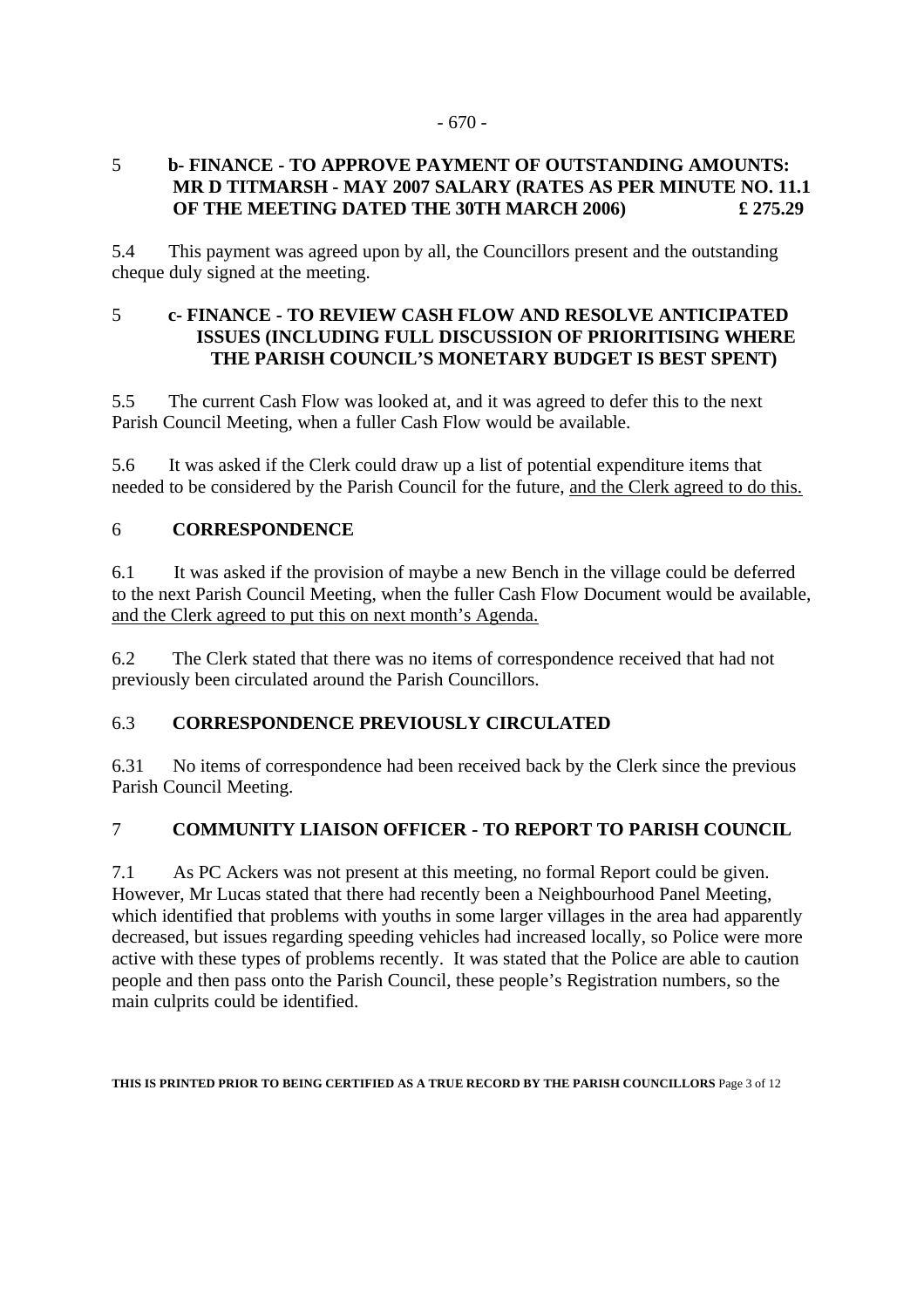#### - 671 -

### 8 **MR MAGEE TO REPORT TO PARISH COUNCIL RE POSSIBILITY OF SECOND POST BOX IN THE VILLAGE**

8.1 Mr Franklin stated that he had spoken to Mr Magee very recently, who had actually looked at a potential site in Oakland's Avenue for the second post box, but Mr Franklin still awaited a confirmation e-mail from Mr Magee regarding this.

## 9 **TO CONSIDER PLANNING APPLICATIONS RECEIVED - NIL RECEIVED**

9.1 The Clerk reported that no Planning Applications had been received that needed discussion at this meeting.

## 10 **ANGLIA IN BLOOM DISCUSSION - JUDGING DAY 9TH JULY 2007**

10.1 Mr Franklin confirmed that the judging day for this Competition was the 9th July 2007 at 2pm, and it was asked if all the Councillors could try to ensure that their gardens were as tidy as possible at this time. It was stated that the grass on the Bridge had not been cut for a long time, and both Mr MacInnes and Mr Cook stated that they would attend to this, prior to the 9th July 2007.

### 11 **LOCAL AUTHORITIES (MODEL CODE OF CONDUCT) ORDER 2007 - FOR DISCUSSION?**

11.1 The Clerk passed out booklets that he had received to all the Councillors present regarding this new legislation, and was awaiting further information from CALC, as to what procedures needed to be done, for the Wistow Parish Council to formally adopt this document. The Clerk agreed to pursue this matter, and keep the Parish Councillors fully informed.

### 12 **NEW VILLAGE AND PARISH COUNCIL NOTICE BOARDS - FOR DISCUSSION?**

12.1 Further to the formal approval of Mr Williams deciding on an appropriate replacement Noticeboard to go on the Bus Shelter in Wistow, it was asked what stage the purchase of this Noticeboard currently was at. Mr Williams stated that he wished to see the Noticeboard on display, rather than merely viewing it in a catalogue, prior to officially purchasing it, especially as it was costing up to £600 plus VAT. Mr Williams had identified that the Noticeboard being considered was on display in Northampton, and therefore planned to see it there, sometime soon. Mr MacInnes offered to go with Mr Williams to see this Noticeboard.

**THIS IS PRINTED PRIOR TO BEING CERTIFIED AS A TRUE RECORD BY THE PARISH COUNCILLORS** Page 4 of 12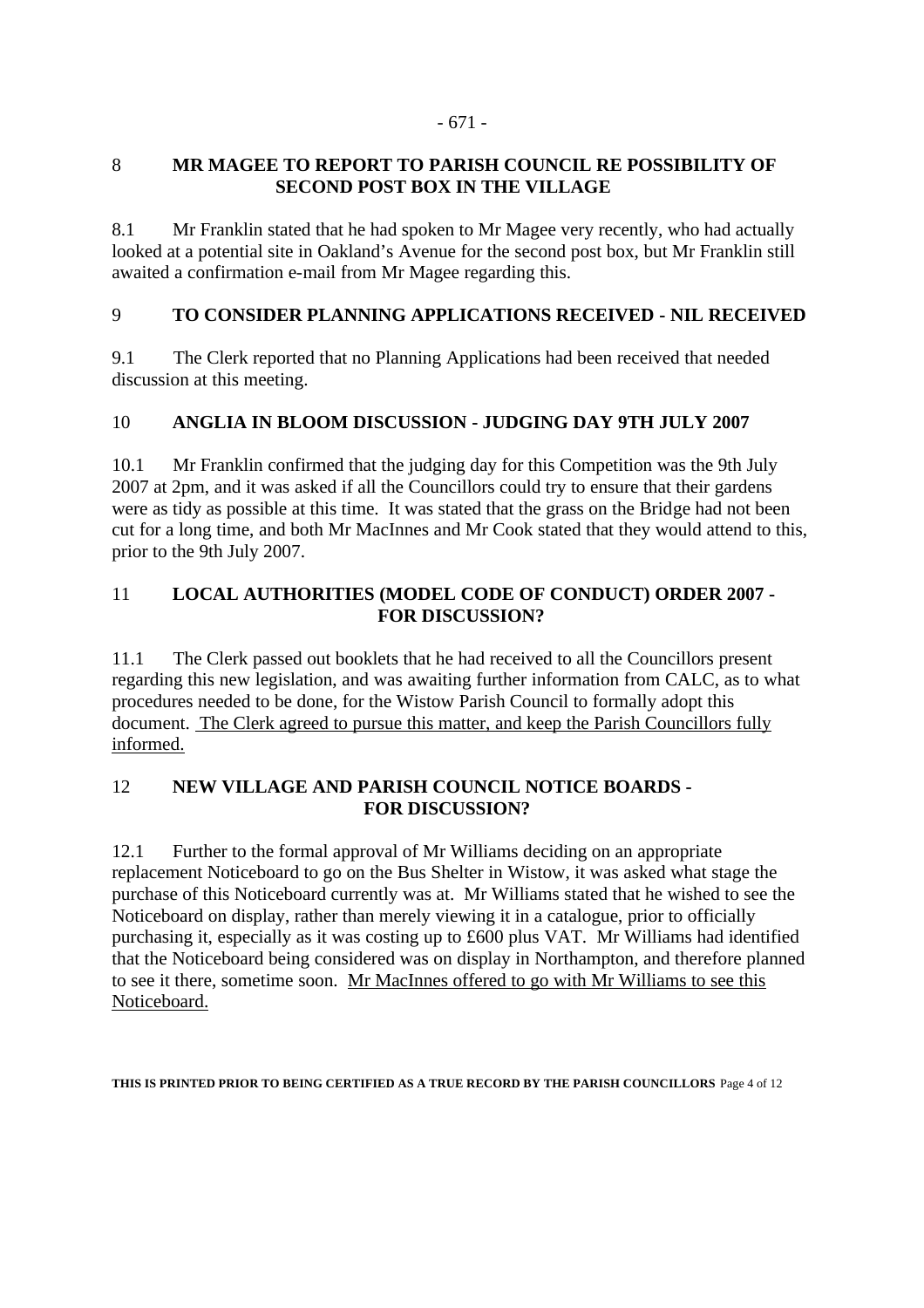#### - 672 -

#### 13 **PARISH PLAN ACTION PLAN WORKING PARTIES FEEDBACK AND UPDATES - (INCLUDING ANY REALLOCATIONS OF COUNCILLOR RESPONSIBILITIES)-**

#### **a- TRAFFIC AND ROAD ISSUES - MR FRANKLIN, DR FARRAR, MR BUCKNELL AND MR WILLIAMS TO REPORT**

13.1 Further to point 15.1 of the previous minutes, Mr Franklin, Mr Ward and Mr Lucas confirmed that they met up with Jo Challis of the Highways Department on the 13th June 2007 at 8.15am, where it was acknowledged that quite a few cars were coming through the village at this time, but no actual evidence of cars speeding. At this meeting, Jo Challis suggested a non-active traffic calming scheme, such as maybe wooden gates at the entrance to the village, and 30 mph red tarmac and/ or 'slow' signs on the bends. In these instances, street lighting issues would not be so necessary as with other proposed traffic calming measures. Chicanes and speed bumps would need extra street lighting to be installed and upgraded. It was stated that 30 mph flashing signs are notorious for breaking down a lot, and the Parish Council would not be able to put these up themselves.

13.2 The next Minor Improvement Grant Bid that could be used for Traffic Calming Measures was due in by the 1st August 2007, and it was stated that in this application you don't have to be too thorough about your Traffic Calming Plans, just state the intention.

13.3 Heavy Goods Vehicles lorries coming through the village was discussed, and it was acknowledged that unless they are delivering to people in the village, Wistow is not on the HGV authorised routes. The Trading Standards Department is responsible for any HGV monitoring issues, and any HGV breaking these rules can have their Registration Numbers taken and reported to them.

13.4 Mr MacInnes agreed to lead the Traffic Subcommittee, following Mr Benson's resignation from the Parish Council, and Mr Franklin stated that he would discuss the issues with Mr MacInnes more fully after this meeting.

### **b- PEDESTRIANS - MR COOK TO REPORT**

13.5 Mr Cook asked when Cambridgeshire County Council was proposing to complete the resurfacing of the pavements, as places such as Oakland's Avenue was still outstanding. Mr Lucas agreed to look into this matter, and report back as soon as possible.

13.6 Regarding the public footpath network, Mr Cook stated that he was meeting up with Mr Peter Nichols, the Footpaths Officer at Cambridgeshire County Council, to walk the footpaths in Wistow, and help identify any problems.

13.7 Regarding the 'permissive' footpath that Mr Bance helped to set up starting at the Bridge, it was acknowledged that, as Mr Bance was currently trying to sell his land and the 'permissive' nature of the footpath was only for 5 years anyway, the ultimate future of this footpath was uncertain.

**THIS IS PRINTED PRIOR TO BEING CERTIFIED AS A TRUE RECORD BY THE PARISH COUNCILLORS** Page 5 of 12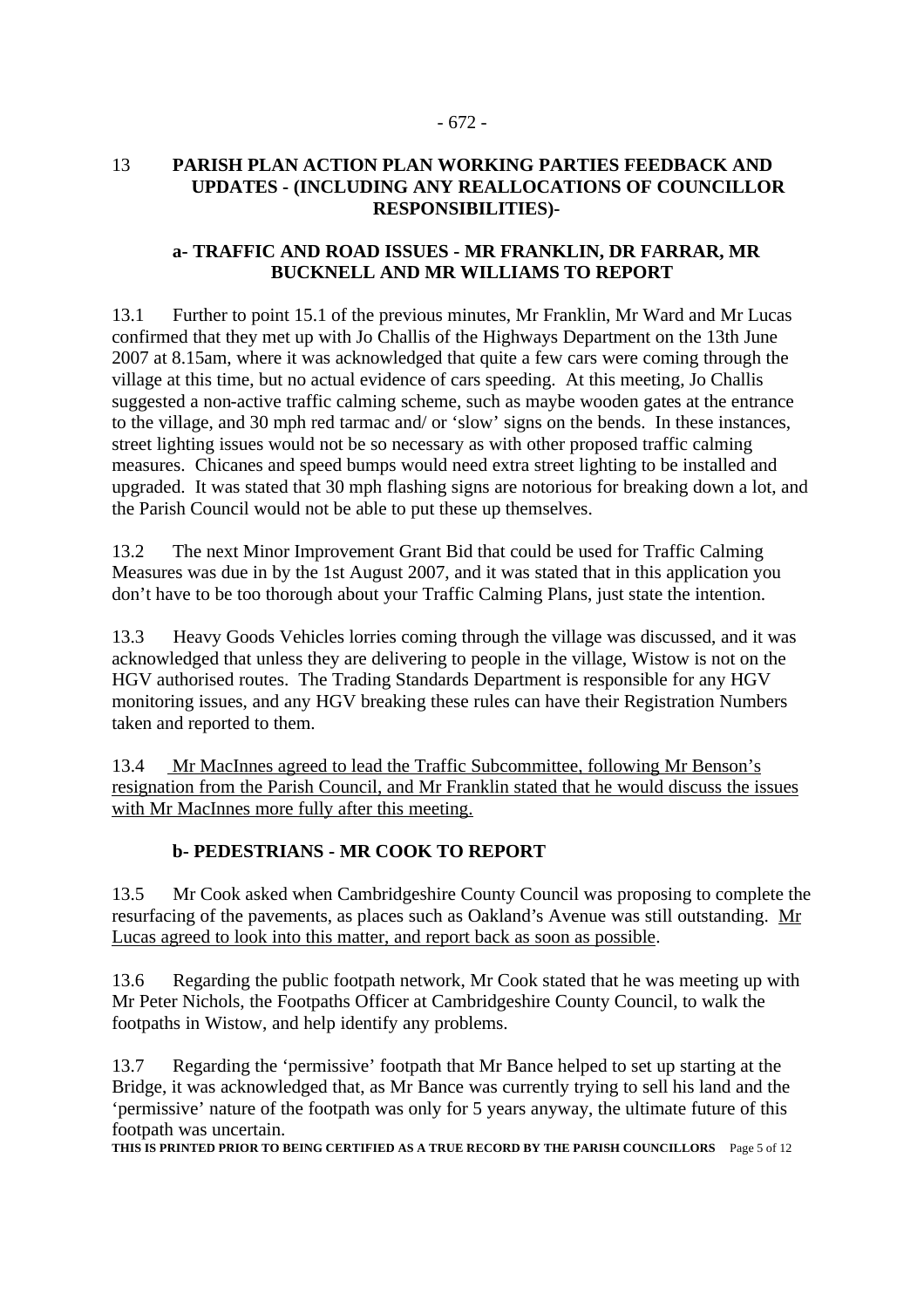13.8 The Clerk was also asked to chase the permanent repairs to the Bridge, following the Road Traffic Accident, that left it with some temporary railings, and the Clerk agreed to follow this up.

#### **c- LIGHTING - DR FARRAR TO REPORT**

13.9 Dr Farrar confirmed that he had still not heard from Mr Hull, and Mr Lucas suggested re-sending the original communication, and copying it to himself. Dr Farrar agreed to do this.

#### **d- LITTER - MR LEIGH AND CLERK TO REPORT**

13.10 Further to point 15.4 of the previous minutes, the Clerk stated that he was waiting to hear from Pam Rook of Huntingdonshire District Council, about the installation of the 2 new litter bins in the Playing Field and at the corner of Harris Lane and Mill Road. The Clerk agreed to follow this up.

#### **e- COUNTRYSIDE - MR COOK TO REPORT**

13.11 Mr Cook stated that there was nothing further to add in relation to Countryside issues.

#### **f - POLICE AND CRIME - REPORT TO BE GIVEN**

13.12 As no Police Representative was present at this meeting, no formal Report could be given.

### **g- NEWSPAPER DELIVERIES - MR WILLIAMS TO REPORT**

13.13 Mr Williams stated that there nothing further to add, in relation to Newspaper Deliveries in the village.

### **h- GOOD NEIGHBOURHOOD SCHEME - MR FRANKLIN TO REPORT**

13.14 Mr Franklin agreed to do an article for the Wistow Web site on this Scheme, but stated that there was nothing further to add, in relation to this Scheme.

#### **i- ACTIVITIES, SPORTS, CLUBS, SOCIETIES ETC. - DR FARRAR TO REPORT**

13.15 Dr Farrar stated that there was nothing to add, in relation to these activities currently.

**THIS IS PRINTED PRIOR TO BEING CERTIFIED AS A TRUE RECORD BY THE PARISH COUNCILLORS** Page 6 of 12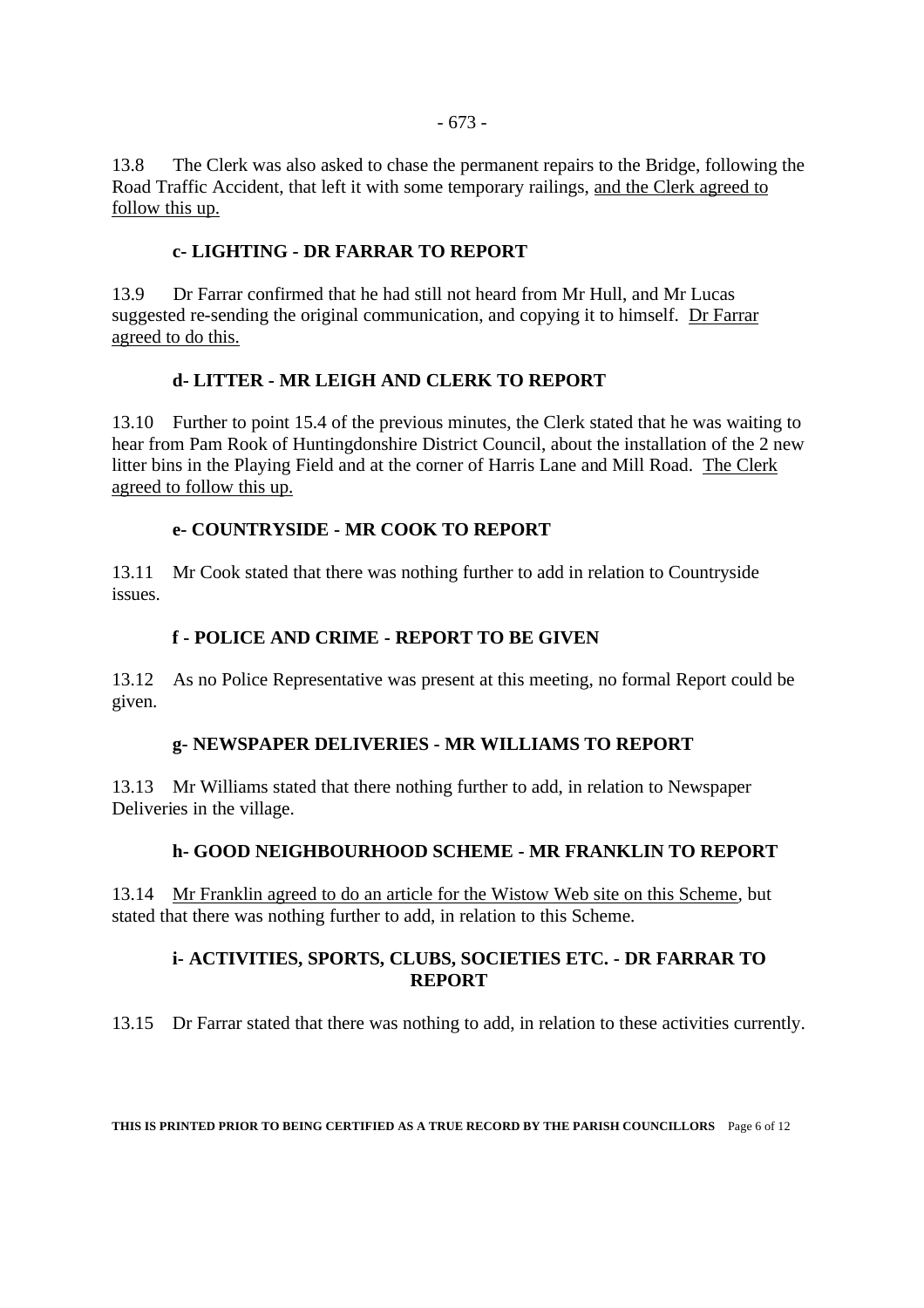### **j- VILLAGE HALL - MR LEIGH AND MR WILLIAMS TO REPORT**

13.16 Mr Leigh stated that Mr Wadsworth, the Chairman of the Village Hall Management Committee would like to address the Parish Council at the next Parish Council Meeting, and it was asked if the Clerk could put this onto the next Agenda. The Clerk agreed to do this.

13.17 Mr Leigh also stated that the Annual Village Sports Day was coming up soon, and volunteers were needed for the day, if anyone was interested.

13.18 Mr Franklin asked Mr Leigh if he could ascertain the Village Hall Management Committee consensus of opinion regard the village hall's future plans, to help give the Parish Council an idea of how the Committee felt. Mr Leigh agreed to try to do this.

Mr Lucas offered his apologies at this time and left the meeting at 8.30pm.

### **k- POST BOX - MR FRANKLIN TO REPORT**

13.19 Further to point 8.1 above, Mr Franklin stated that there was nothing further to add in relation to the proposed new Post Box in the village.

#### **l- COMMUNICATION - DR FARRAR TO REPORT**

13.20 Further to point 16.6 of the previous minutes, Dr Farrar stated that an article would be appearing on the Wistow Web site asking for people not to trim their hedges much at present, as the advise from the local Council was to avoid this if at all possible, due to birds currently setting up nests in these hedgerows.

13.21 It was reported that a resident had a weather station in their back garden, and Dr Farrar stated that he would try to visit this, in order to make a report about it, on the Wistow Web site.

#### **m- FLOODING - MR BUCKNELL TO REPORT**

13.22 It was stated that there was nothing further to add in relation to any Flooding issues at this time.

#### **n- VILLAGE SIGNS - MR FRANKLIN, MR MACINNES, MR COOK AND MR WILLIAMS TO REPORT**

13.23 Mr Cook and Mr MacInnes stated that they intended to clean up the road signs before the Anglia in Bloom Judging Day of the 9th July 2007.

13.24 It was stated that the street sign at St Johns Place had still not been replaced, and it was asked if the Clerk could chase this matter up. The Clerk agreed to do this.

**THIS IS PRINTED PRIOR TO BEING CERTIFIED AS A TRUE RECORD BY THE PARISH COUNCILLORS** Page 7 of 12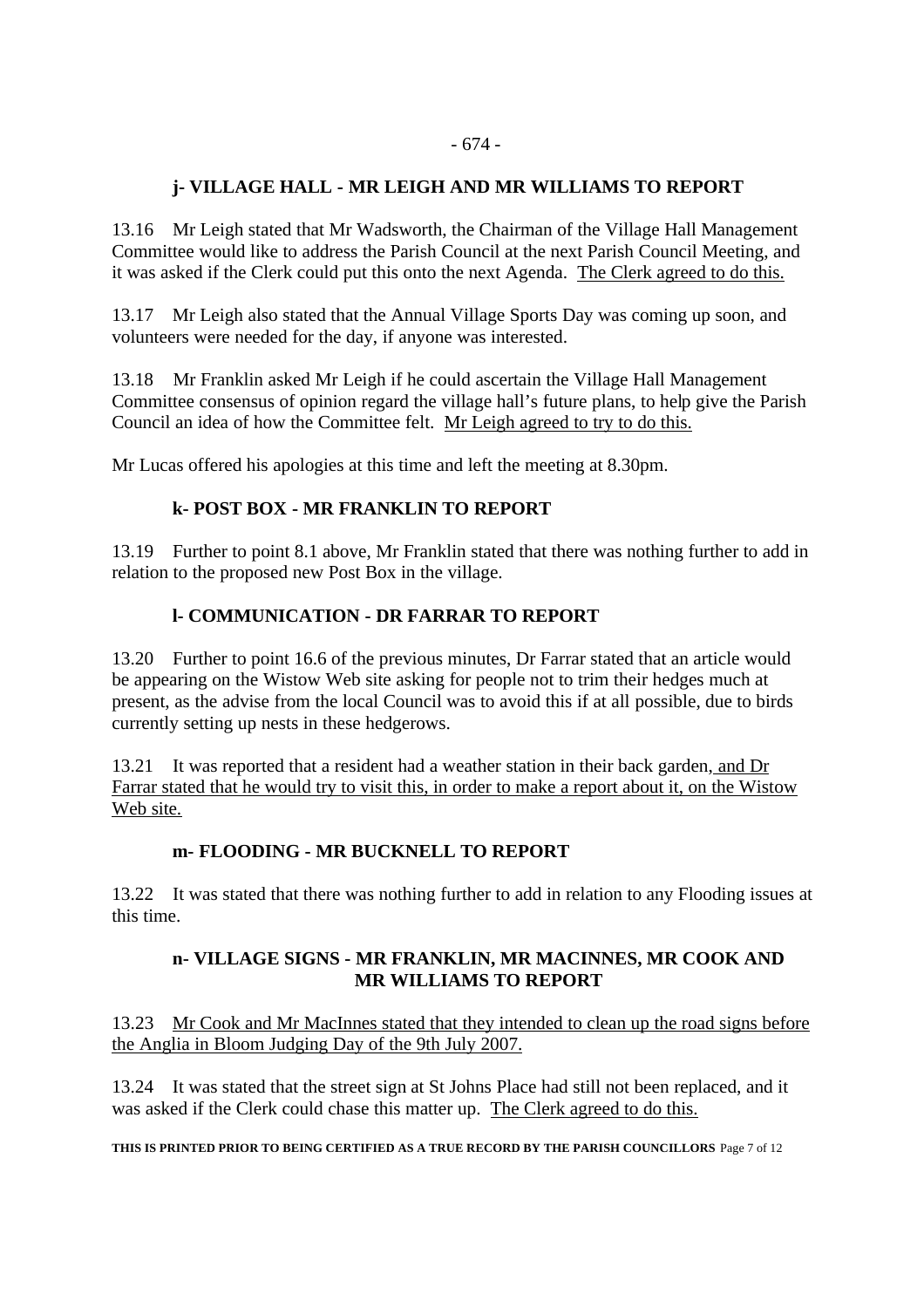13.25 Regarding the new Village Sign, Mr Franklin stated there was little to add in regards to this outstanding issue, and funding was still needing to be obtained. The Wind farm Grant was once again discussed as a possibility for this type of funding.

### **o- YOUTH - DR FARRAR AND MR WILLIAMS TO REPORT - ? LACK OF OLDER MEMBERS CURRENTLY ATTENDING**

13.26 Dr Farrar stated that the Youth Club was still carrying on, but numbers for the older age group of the 12 to 19 years old had dwindled a lot. The Grant Money received had been predominantly for this age group, and this money had now been received, but not yet fully spent. It had been suggested to start asking some youths from neighbouring Parishes if they wished to attend, but the Parish Council currently felt that the Wistow Youths should be initially enticed back.

Mr Bucknell offered his apologies at this time, and arrived at the meeting at 8.45pm.

13.27 Mr Bucknell stated that he had recently spoken to a youth worker, who stated that youths were currently interested in a Internet Cafe type of environment, and that he felt that the youth worker he knew, might be willing to speak to the Parish Council in more detail about this at some time.

13.28 It was also stated that more funding might be available from the Youth Bank to help with running costs, if this was an issue.

13.29 It was asked if Mr MacInnes could find out when the next Youth Club Committee Meeting was, for some Parish Councillors to hopefully attend, to offer any advise that might help entice the older youths back to the Youth Club.

#### 14 **a- PLAYGROUND - MR FRANKLIN, MR WILLIAMS, MR COOK & CLERK TO REPORT (INCLUDING LATEST ROSPA REPORT AND PLAY MATTING UPDATE)**

14.1 Further to point 16.2 of the previous minutes, Mr Williams stated that he knew quotes were still needed for various jobs to be done with the Playing Field, and he would try to do these as soon as possible, even though the Play Matting had now been replaced under the swings in the Playing Field.

14.2 Further to point 16.3 of the previous minutes, the Clerk stated that he had received the details of another contractor from Mr Bucknell to quote for the work to be done to the goal posts in the Playing Field. This contractor, Mr Chatfield of CGC Agricultural Ltd had told the Clerk that he would undertake the welding work at the cost of £150 plus VAT, and this was formally approved at the meeting. The Clerk agreed to inform the contractor of this decision as soon as possible.

**THIS IS PRINTED PRIOR TO BEING CERTIFIED AS A TRUE RECORD BY THE PARISH COUNCILLORS** Page 8 of 12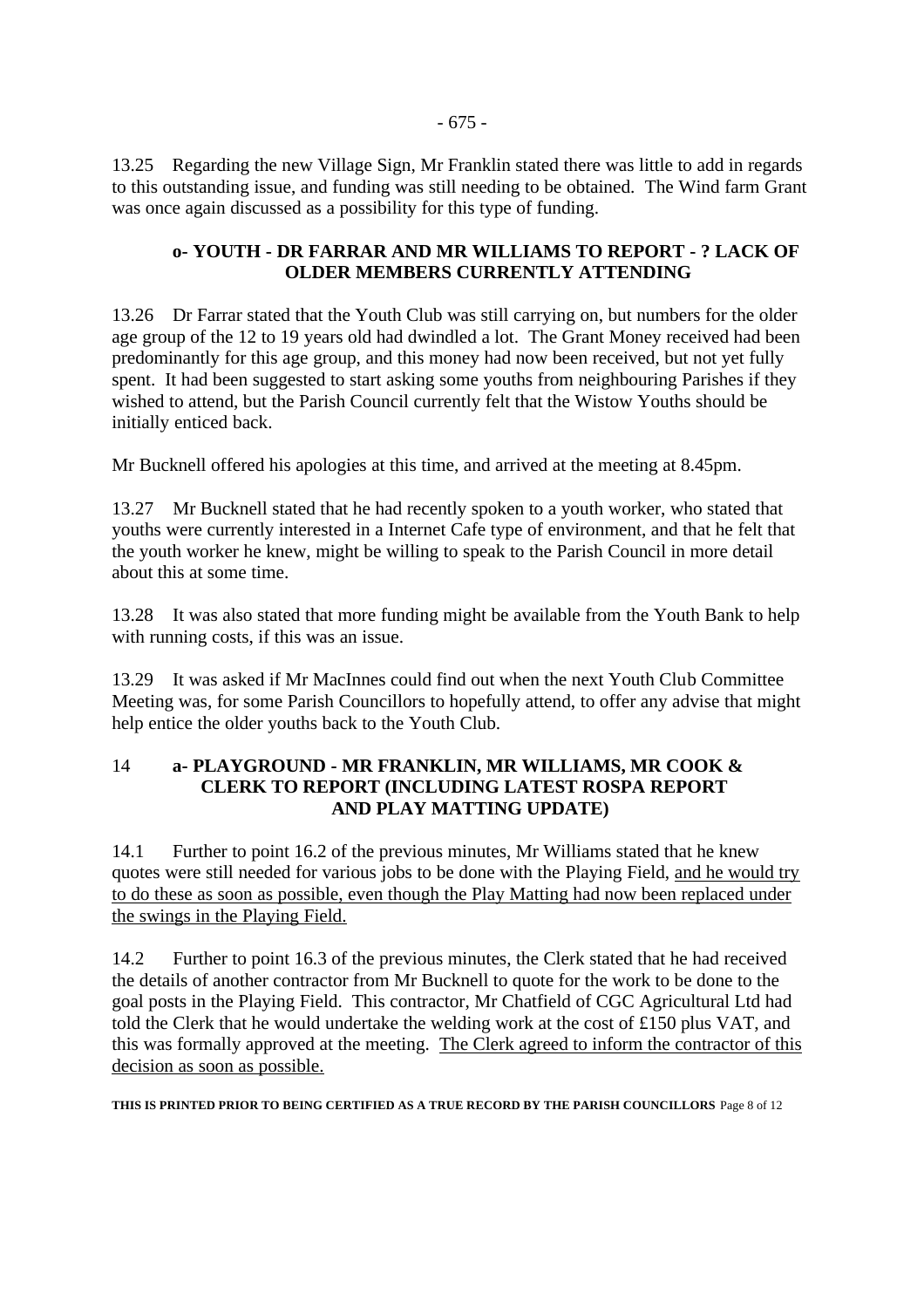### 14.3 Both Mr Cook and Mr MacInnes agreed to tidy up various areas of the village, prior to the Anglia in Bloom Judging Day of the 9th July 2007.

14.4 Mr Cook asked about the trimming of the Playing Field hedge along Oakland's Avenue, which had been done last year by Mr Longland at a cost of £200. It was asked if Mr Cook could speak to Mr Longland about possibly doing this again at the same cost (ideally both sides of the hedge) and Mr Cook agreed to do this, and report to the Clerk if this was possible. This work was ideally to be done by the Anglia in Bloom Judging Day of the 9th July 2007.

### 14 **b- ALLOTMENTS - MR FRANKLIN, MR COOK, MR LATTER AND CLERK TO REPORT**

14.5 Further to point 16.5 of the previous minutes, Mr Latter stated that he had not had time to check with local solicitors, to try to locate the title deeds of the Allotment land. It was therefore asked if Mr Latter could draft a letter to send to local solicitors for them to check on these deeds, and pass to the Clerk for him to send off on Parish Council paper. Mr Latter agreed to do this.

### 14 **c- GRASS CUTTING - THE CLERK TO REPORT (INCLUDING PROPOSAL TO APPROVE K FERGUSONS FOR 3 YEAR CONTRACT FOR GRAVEYARD/ CHURCHYARD AREAS)**

14.6 Further to point 8.1 of the previous minutes, it was stated that the area in Manor Street, that had not been cut for sometime, had now been cut satisfactorily and had been added onto the regular grass cutting plan with Huntingdonshire District Council.

14.7 It was stated that the verges were normally cut by the Cambridgeshire County Council about 3 or 4 times a year.

14.8 Further to point 15.8 of the minutes dated the 24th April 2007, about certain grass cutting areas being missed recently, especially in Harris Lane, Wistow, the Clerk reported that Mr Paul Smith had replied from the Operations Division of the Huntingdonshire District Council. Mr Smith had stated that he was aware that certain verges had been missed, but that this was due to a vehicle and some building materials being left on the verge, preventing them from cutting these areas.

14.9 Further to point 16.4 of the previous minutes, the Clerk stated that he had contacted Huntingdonshire District Council, about the strimming of the hedge in the Playing Field, but had received no reply yet.

14.10 Further to point 16.8 of the previous minutes, the idea of setting up a 3 year contract with K Fergusons Ltd, who currently cut the Graveyard and Churchyard areas in the village was discussed. It was decided as the Church had stated previously, they were unable to pay the full monies outstanding for cutting the Churchyard, to not pursue the idea of a 3 year contract at this time. The Clerk agreed to inform K Fergusons Ltd of this decision. **THIS IS PRINTED PRIOR TO BEING CERTIFIED AS A TRUE RECORD BY THE PARISH COUNCILLORS** Page 9 of 12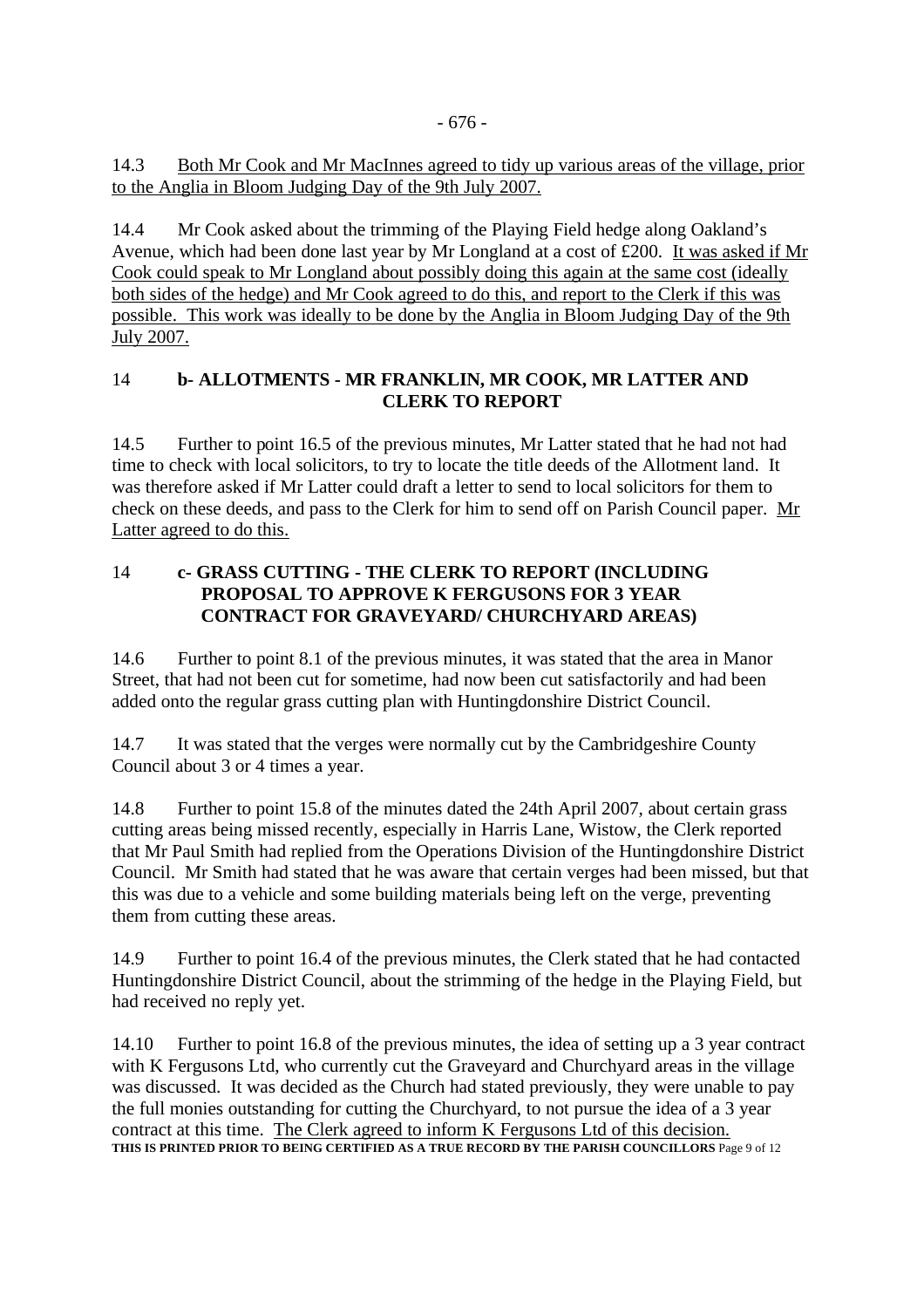14.11 Mr Cook stated that the 'unofficial' signs were still present at Wistow Toll.

### 14 **d- GRANTS - MR FRANKLIN, DR FARRAR AND CLERK TO REPORT (INCLUDING FULL DISCUSSION OF ANY GREEN/ ENVIRONMENTAL ISSUES THAT COULD BE OBTAINED BY WIND FARM GRANT MONIES)**

14.12 Mr Bucknell talked about the Lottery Fund, Awards for All that was open for Parish Council's to apply for, and information regarding this was passed to the Clerk at the meeting.

14.13 Mr Bucknell also agreed to pass to the Clerk some correspondence that had been received about the dumping of some rubbish on private land in the village.

14.14 Mr Bucknell also confirmed that he was no longer on the Luminus Group Committee.

14.15 Further to point 16.7 of the previous minutes, Mr Bucknell stated that the fence post by the garages in Oakland's Avenue, would indeed be repaired sometime by the Luminus Group.

14.16 Issues regarding the parking in Oakland's Avenue was also discussed, and it was felt that some people were maybe parking illegally on Luminus Group land.

#### 15 **ITEMS FOR WISTOW WARBLER - TO INFORM JOHN DRANSFIELD OF ARTICLES**

15.1 No items were identified at this time, that needed inclusion in the next edition of the Wistow Warbler

### 16 **MONTHLY AUDIT - NOMINEE FOR NEXT MEETING?**

16.1 Mr Latter confirmed that he would do the next Monthly Audit.

### 17 **DATE OF NEXT MEETING - TUESDAY 31ST JULY 2007 AT 7.30PM**

There being no further business, the meeting closed at 9.25pm.

**THIS IS PRINTED PRIOR TO BEING CERTIFIED AS A TRUE RECORD BY THE PARISH COUNCILLORS** Page 10 of 12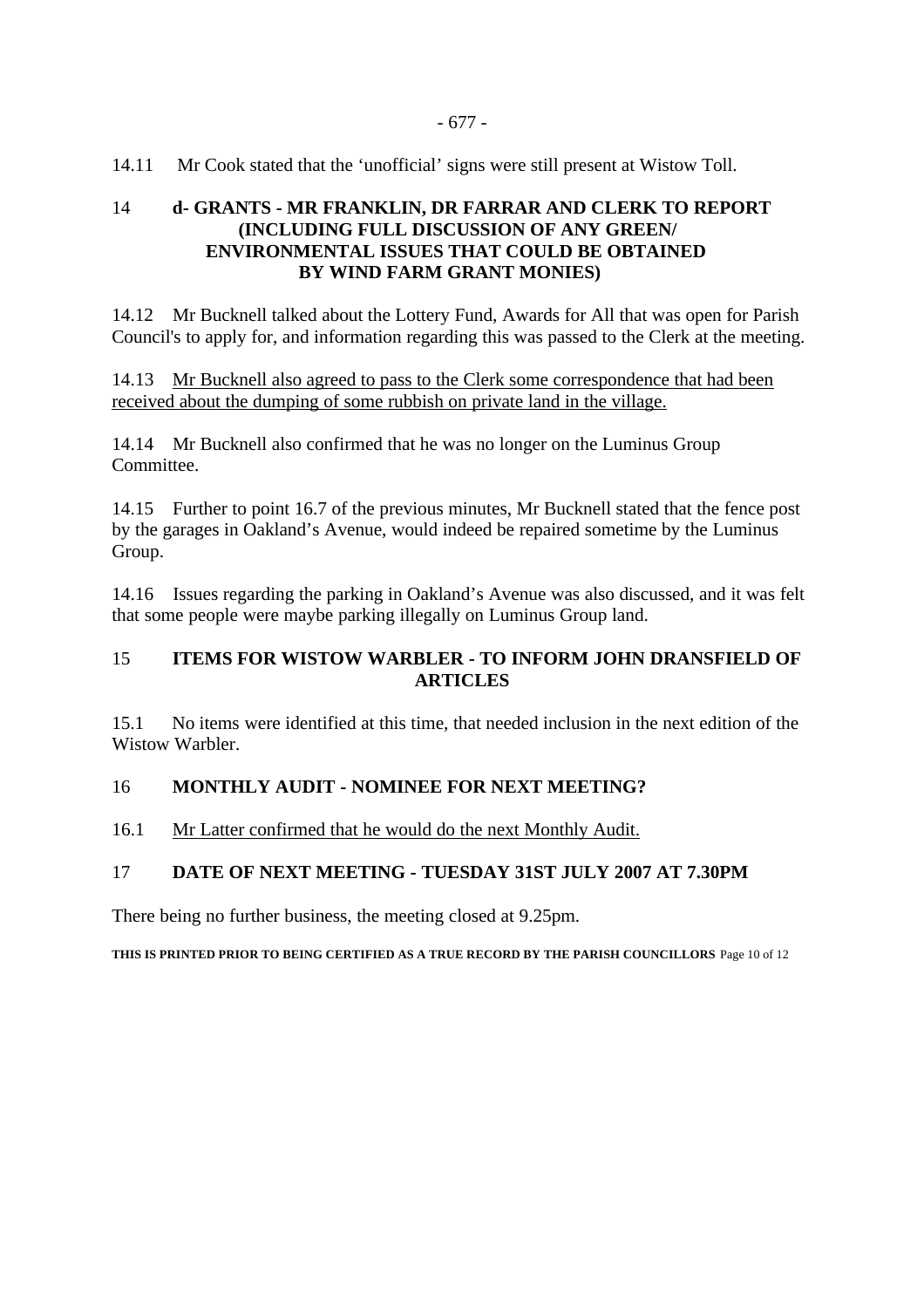# - 678 - **PLANNING APPLICATIONS RECEIVED FROM AUGUST 2005**

Wistow Parish Council - WPC Huntingdonshire District Council - HDC Not Yet known - NYK

|                   |                                                                    |                                                                                                    | <b>Approved and Date</b>               |  |
|-------------------|--------------------------------------------------------------------|----------------------------------------------------------------------------------------------------|----------------------------------------|--|
| <b>App.Number</b> | <b>Property Address</b>                                            | <b>Purpose</b>                                                                                     | <b>WPC</b><br><b>HDC</b>               |  |
|                   | 05/02506/FUL Land at 6 Bridge Street,<br>Wistow                    | <b>Erection of Dwelling</b>                                                                        | Yes-<br>$Yes -$<br>25/8/05 23/9/05     |  |
|                   | 05/02424/FUL 4 Oakland's Close, Wistow                             | Extension                                                                                          | Yes -<br>$Yes -$<br>25/8/05 12/9/05    |  |
|                   | (plans amended $25/1/06$ )                                         |                                                                                                    | Yes - NYK                              |  |
|                   | 05/02726/FUL Brookfields, Manor Street,<br>Wistow                  | <b>Erection of Conservatory</b>                                                                    | $Yes -$<br>$Yes -$<br>29/9/05 12/10/05 |  |
|                   | 05/03102/FUL Westmorland, Mill Road,<br>Wistow                     | Extension to rear of Garage                                                                        | $Yes - Yes -$<br>27/10/05 10/11/05     |  |
|                   | 06/00360/OUT Poultry Houses, Shillow<br>Hill, Wistow               | <b>Agricultural Dwelling</b><br>Erection                                                           | $Yes - Yes -$<br>23/2/06 21/7/06       |  |
|                   | 06/01058/FUL 20 Harris Lane, Wistow                                | <b>Conservatory Erection</b>                                                                       | Yes - Yes -<br>27/4/06 22/5/06         |  |
| 06/02681/FUL      | RAF Upwood, Ramsey<br>Road, Bury                                   | Change of Use to Urban<br>Assault etc.                                                             | $Yes - No -$<br>31/8/06                |  |
| 06/03569/FUL      | The Barn, Mill Farm House, Change of Use<br>Mill Road, Wistow      |                                                                                                    | Yes - NYK<br>30/11/06                  |  |
|                   | 06/02458/OUT Land at Orchard House,<br>Mill Road, Wistow           | <b>Residential Development</b><br>Proposal                                                         | Yes - NYK<br>25/1/07                   |  |
| 07/00107/FUL      | 07/00389/FUL & Dorrington Stables, House<br>Cross Drove, Wistow    | <b>Extension to Dwelling</b>                                                                       | Yes - NYK<br>22/2/07                   |  |
|                   | 07/00791/FUL Hill Farm, Hill Road, Wistow Erection of Agricultural | <b>Building</b>                                                                                    | NYK<br>$Yes -$<br>29/3/07              |  |
|                   | 07/00567/FUL 19 Kingston Way, Wistow                               | <b>Erection of Conservatory</b>                                                                    | Yes - NYK<br>29/3/07                   |  |
|                   | 07/01190/LBC The Thatched Cottage,<br>Church Street, Wistow        | <b>Internal Alterations</b>                                                                        | Yes - NYK<br>24/4/07                   |  |
|                   | 07/01268/FUL 1 Mill Farm House,<br>Mill Road, Wistow               | <b>Vehicular Access</b>                                                                            | Yes - NYK<br>24/5/07                   |  |
|                   |                                                                    | THIS IS PRINTED PRIOR TO BEING CERTIFIED AS A TRUE RECORD BY THE PARISH COUNCILLORS. Page 11 of 12 |                                        |  |